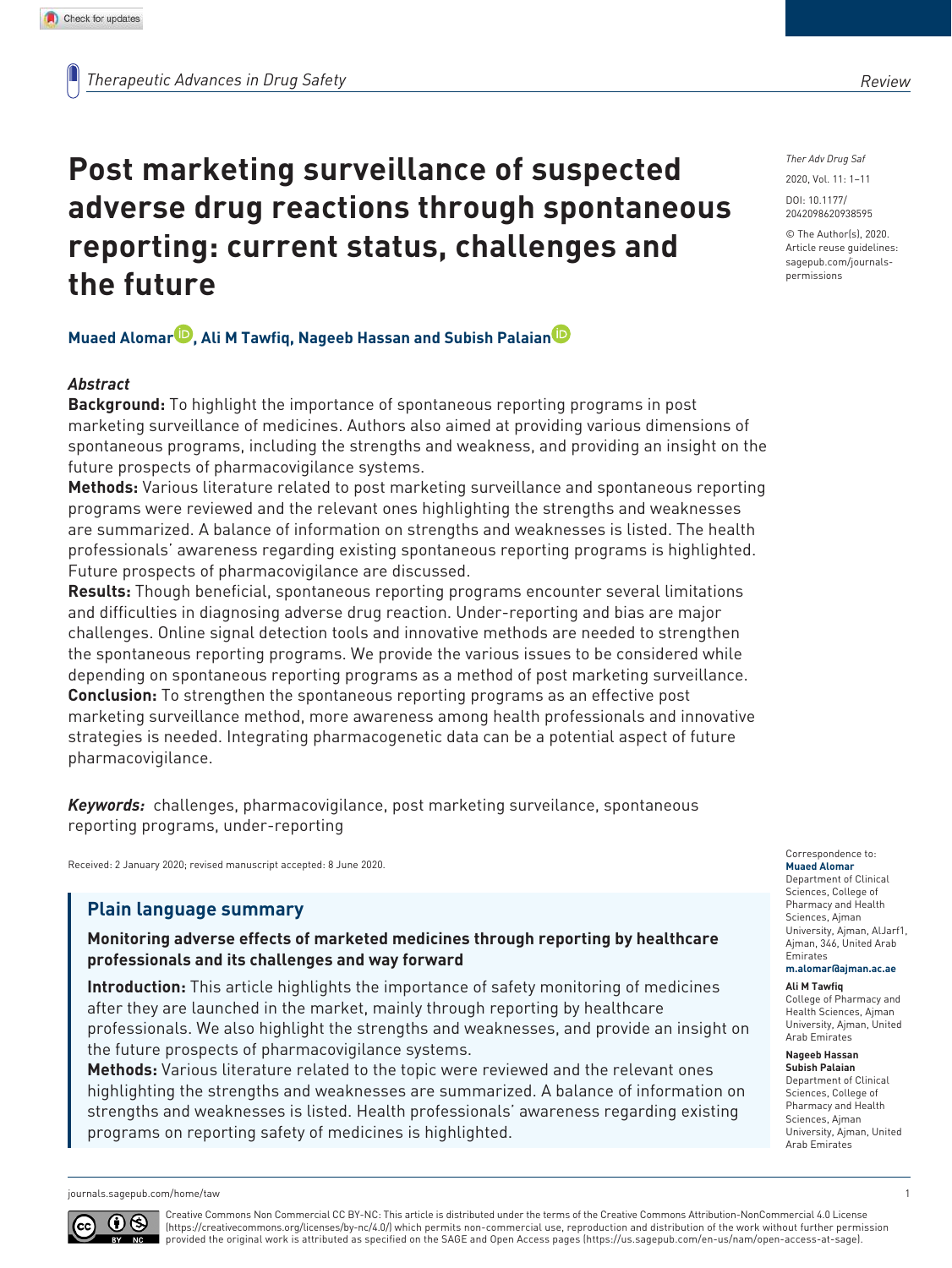**Results:** Though beneficial, reporting of adverse effects by healthcare professionals who deal with patient lacks clarity in diagnosing the adverse effects. Under-reporting and bias are the major challenges. Online software is needed to strengthen reporting by healthcare professionals. We list the various issues to be considered while depending on healthcare professionals' reporting of adverse effects as a method of post marketing surveillance.

**Conclusion:** To strengthen medicine safety monitoring and reporting by healthcare professionals, more awareness among health professionals and innovative strategies are needed. Integrating the genetic data of patients can be beneficial in predicting adverse effects, therefore avoiding them and enhancing safe prescribing and dispensing by healthcare professionals.

### **Introduction**

Post marketing surveillance (PMS) of medications is the process by which marketed medicines are monitored for adverse drug reactions (ADRs) post clinical trials.<sup>1</sup> Since most drugs may not reach the market without passing phase III clinical trials,<sup>2</sup> PMS studies are considered to be phase IV studies.<sup>3</sup> The safety and efficacy evaluations of any new medicinal product *via* clinical trials will provide only limited information on rare ADRs.<sup>4</sup> In addition, discovering 'rare' (1 in 1000) and 'very rare' (1 in 10,000) ADRs usually occurs only in the post marketing phase.<sup>3</sup> This is mainly due to the limited variety of conditions, described as the 'five toos: too few, too simple, too narrow, too median-aged and too brief', referring to the narrow patient selection criteria and sample size along with the short duration of clinical studies. This makes it challenging to attain all the required safety data when relying exclusively on such studies.<sup>5</sup> PMS gives more realistic results as they occur in a more natural setting and afford evidence to safeguard or enhance the safety of approved drugs.<sup>6</sup> As a result of PMS, almost 20% of new medications obtained a black box warning post marketing, and 4% were removed from the market due to safety concerns.<sup>6</sup>

An ADR is defined by the World Health Organization (WHO) as: 'a response to a drug which is noxious and unintended, and which occurs at doses normally used in man for the prophylaxis, diagnosis, or therapy of disease, or for the modification of physiological function'.<sup>7</sup> Each year, millions of patients experience ADRs, especially with the increased use of medicinal drugs.<sup>8</sup> From 2009 to 2012, approximately 47% of people in the United States reported using no less than one prescription medication in the past

month and approximately 11% reported using no less than five prescription medications concomitantly.<sup>9</sup> As a result, the amount spent on prescription drugs was estimated to be US\$270 billion in 2013 according to the National Center for Health Statistics report in 2014.<sup>9</sup> Lazarou and his colleagues estimated, in a landmark meta-analysis in 1998, that ADRs were associated with over 2,216,000 hospitalization cases annually in USA (admitted because of ADR or suffered ADR while in hospital), leading to more than 106,000 deaths each year. Therefore, ADRs take the place as the fourth to sixth major cause of death, eclipsing pulmonary disease, diabetes, acquired immunodeficiency syndrome and pneumonia.<sup>10</sup> According to the Centers for Disease Control and Prevention, ADRs are responsible for almost 1,300,000 emergency department visits annually.<sup>11</sup> In 1995, the burden of ADRs in financial terms was estimated to be up to US\$136 billion dollars annually.12 More recently, Poudel *et al.* estimated the cost of ADR related hospitalizations in 2011 to be US\$38.9 billion dollars.<sup>13</sup>

### **Article selection and search criteria**

A literature search was conducted by searching *Medline*/*PubMed*, as well as *Google Scholar*, using relevant keywords (post marketing surveillance, pharmacovigilance, spontaneous reporting, adverse drug reactions, VigiBase, drug safety). Articles older than 20 years were filtered out, unless they were still highly relevant, no updated information can be removed, or for historical perspective. Non-relevant results were excluded as well. After initiating the review, and in order to get more details on a specific point or topic, a Google search was conducted and the reference fulfilling the sought information was included.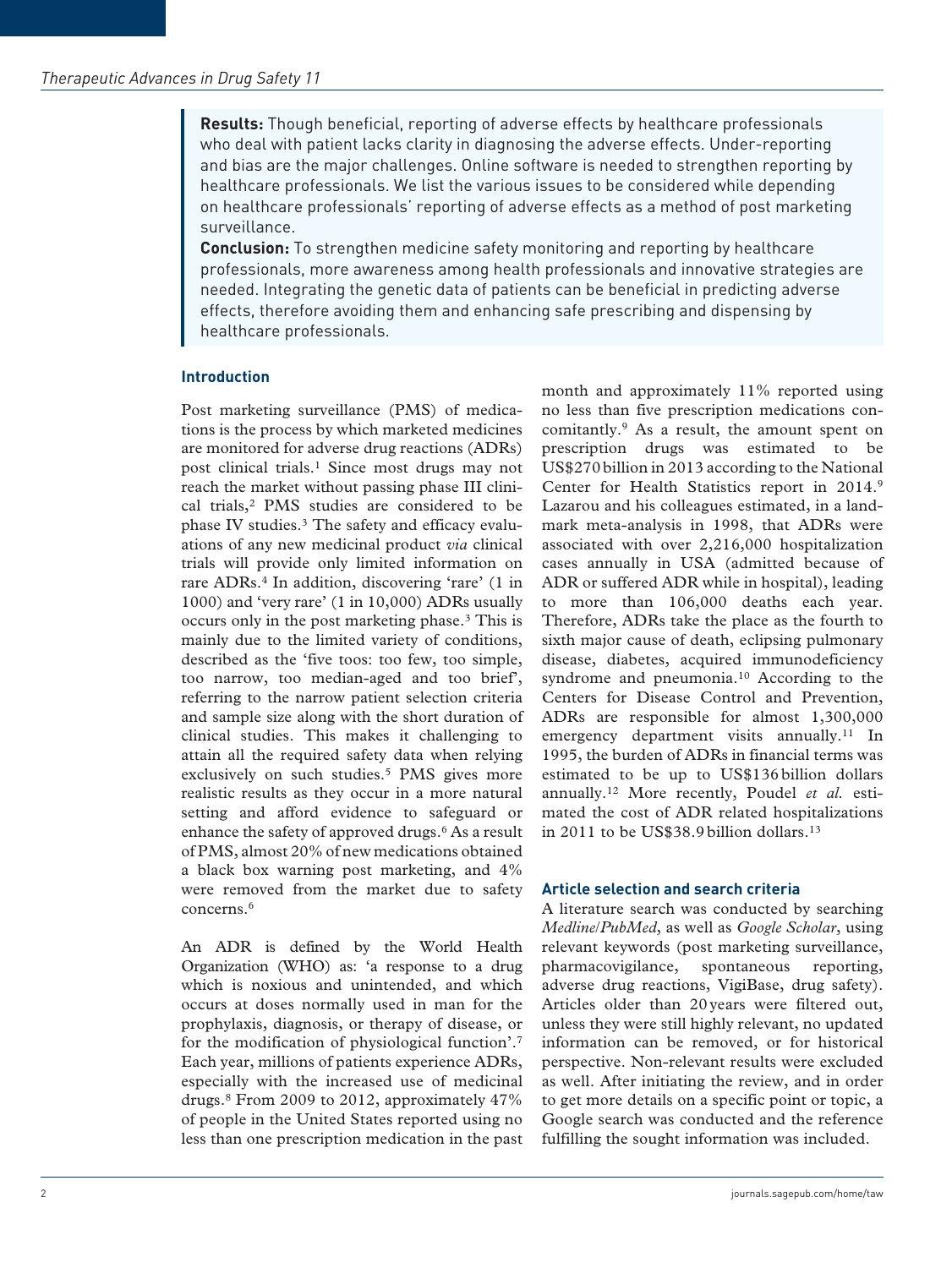### **Post marketing surveillance of suspected ADRs**

Post marketing drug monitoring actions deal with two pharmacology fields: pharmacovigilance and pharmacoepidemiology.<sup>14</sup> Pharmacovigilance, also known as drug safety surveillance, is mainly concerned with the 'timely detection' of 'novel' ADRs that are unique in their 'clinical nature, severity and/or frequency'.15 Pharmacoepidemiology represents the 'population-based study of drug uses and the risks associated with these uses'.14 The significance of using pharmacovigilance should be encouraged by highlighting that the life of a drug truly starts post marketing.<sup>16</sup>

Nowadays, PMS can be conducted actively, due to technological progress, with the help of computer systems and electronic medical records. This can be achieved when the regulatory authorities, as well as the pharmaceutical companies, have access to electronic medical records database and seek drug-associated ADRs.<sup>17</sup>

Three of the main limitations of pharmacovigilance are: under-reporting, difficulty in identifying low risks, and the difficulty or impracticality of quantifying risks. Moreover, ADR reporting is determined by numerous factors, for example how serious or severe an ADR is, how long the drug has been on the market, the experience of the health care professional, and the qualifications of the reporting physician (specialists report more often than general practitioners do).<sup>14</sup>

Nevertheless, spontaneous reporting is still the basis of post marketing drug safety surveillance.<sup>18</sup> The fact remains that the main source of data collection for post marketing pharmacovigilance since the 1960s is spontaneous reporting systems (SRSs). They are considered to be a passive approach and are composed of reports of suspected ADRs gathered spontaneously from healthcare professionals, consumers and pharmaceutical companies that are maintained for the most part by 'regulatory health agencies'.<sup>15</sup> As such, PMS is applied in passive national reporting schemes, for example, 'Yellow Card Scheme' in the United Kingdom and 'MedWatch' in the United States. It is also applied as active surveillance, by 'Medicines and Healthcare products Regulatory Agency' (in the UK) and the U.S. Food and Drug Administration (US FDA), which carries out post marketing surveys.<sup>19</sup>

In order to regulate PMS, the US FDA established the US FDA Adverse Event Reporting System (FAERS) to collect ADR reports from healthcare professionals, patients and pharmaceutical companies.<sup>9</sup> The purpose of FAERS is to support the post marketing safety surveillance program for all approved drugs and other 'therapeutic biologic products'. They receive between 300,000 and 500,000 new safety reports annually.<sup>15</sup> Similarly, at an international level, the WHO maintains a large database of ADR reports known as 'VigiBase' at Uppsala Monitoring Centre (UMC).<sup>9,20</sup> The startup of the WHO Programme for International Drug Monitoring was in 1968 as a pilot project, with 10 countries already having established national systems for reporting of ADRs. The project then expanded to include more countries all over the world. New member countries developed Pharmacovigilance (PV) centers to report the ADRs and coordinate with the WHO center in Uppsala, in which the global database for the reported ADRs is established, which is VigiBase. VigiBase contains, as of June 2019, more than 20 million ADR reports, from which 12.5% were from low- and middleincome countries.<sup>21</sup> Currently, there are 139 countries with full membership of the WHO Programme for International Drug Monitoring, as well as 32 associate members.<sup>22</sup>

In Europe, the European Medicines Agency (EMA) established the Pharmacovigilance Risk Assessment Committee with the responsibility of medicines safety assessment and monitoring, from all aspects. Adverse events are captured, recorded and analyzed in the EudraVigilance database.<sup>23</sup> EudraVigilance is considered one of the largest databases globally, with over 16.7 million individual case safety reports  $(ICSRs).<sup>24</sup>$ 

It is proposed that there is a need to expand the types of PMS activities, including those using 'large-scale health care information databases'.<sup>5</sup> One possibility they stated was to exclude expected and non-serious adverse reactions previously identified through new drug application clinical studies, besides the ones that are more likely to be underreported. They also proposed for important potential adverse reactions that post marketing intervention studies 'should be proactively planned and conducted using a control group to identify the degree of risks'. Performing PMS studies only in certain medical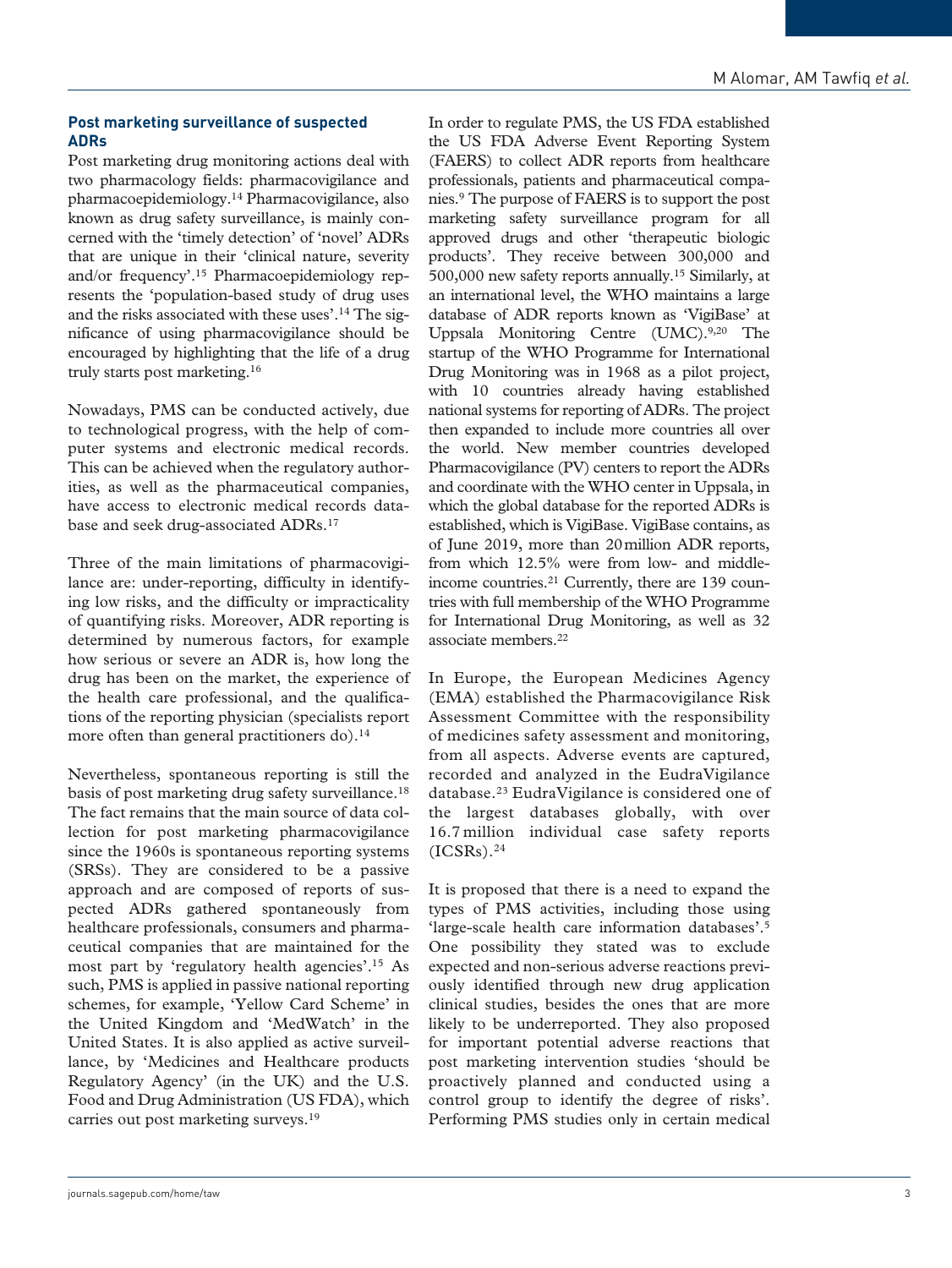| <b>Drug</b>                                                   | <b>Examples of ADRs identified through post-marketing reports</b>                                               |
|---------------------------------------------------------------|-----------------------------------------------------------------------------------------------------------------|
| Amisulpride <sup>28</sup>                                     | Torsades de pointes                                                                                             |
| Cyamemazine <sup>28</sup>                                     | Torsades de pointes                                                                                             |
| Olanzapine <sup>28</sup>                                      | Torsades de pointes                                                                                             |
| Benfluorex <sup>30</sup>                                      | Valvular heart disease                                                                                          |
| Pergolide <sup>31</sup>                                       | Increased incidence of cardiac valvulopathy                                                                     |
| Hydromorphone hydrochloride<br>extended-release <sup>32</sup> | Dose dumping with alcohol, which leads to accidental overdosing                                                 |
| $C$ isapride $33$                                             | Palpitations, tachyarrhythmias, torsades de pointes, ventricular<br>fibrillation, QT prolongation, sudden death |
| Rosiglitazone <sup>34</sup>                                   | Fluid retention and congestive heart failure                                                                    |
| ADR, adverse drug reaction                                    |                                                                                                                 |

**Table 1.** Examples of medicines with serious ADRs identified during the post marketing period.

institutions with quality systems can present another potential solution.<sup>5</sup> With such efforts, post marketing safety data can be collected in a better and more efficient way to enhance patient safety.<sup>5</sup>

### *Spontaneous ADR reporting systems*

Spontaneous ADR reporting systems are important since they are a cost-effective method that can lead to the detection of new or rare ADRs.<sup>25</sup> Spontaneous reports are collected in databases through different channels (pharmaceutical companies, national and international pharmacovigilance centers or regulatory authorities). These databases belong to different institutes, such as US FDA and EMA, through which ADRs are collected and exchanged. Following analysis of the spontaneous reports, signals of unidentified or potential ADRs are generated.<sup>26</sup>

#### *Contributions of SRSs*

National pharmacovigilance systems rely heavily on spontaneous ADR reporting by healthcare professionals in monitoring post marketing drug safety. SRSs are the most effective source of unidentified ADRs<sup>25</sup> as they cover a large population (from global sources) $26$  and they are cost-effective.<sup>25</sup> Spontaneous ADR reporting systems are used by healthcare professionals or patients themselves to report an ADR to national coordinating centers that analyze the ADR, leading to formulating a hypothesis and early detection of signals. $27$ The importance of spontaneous ADR reporting systems was clarified in many studies such as the report of the arrhythmogenic ADR of drugs that lead to raising three potential signals of torsadogenicity (torsades de pointes) for some antipsychotics. The drug-induced torsades de pointes were identified because 25 cases were reported due to the use of amisulpride, due to cyamemazine and 189 cases with olanzapine.<sup>28</sup> After identifying the safety signal, the responsible institute may perform additional investigations to confirm, or raise warnings and mandate the manufacturing companies to include the detected ADR in their leaflets. In the case of serious ADRs, the drug may be withdrawn from the market, as in the case of cerivastatin, where association between the drug and rhabdomyolysis was noticed due to the increased number of ICSRs.<sup>27</sup> Wyskowski and Swartz identified 24 drugs withdrawn from the US market between 1969 and 2002, as a result of risks identified through spontaneous or case reports.<sup>29</sup> See table 1 for further details.

### *Quantification of ADRs*

Following the identification of an ADR, and verification, it should be quantified.<sup>35</sup> An assessment should be conducted to evaluate the incidence, type, causality, preventability and severity of the ADR.<sup>36</sup>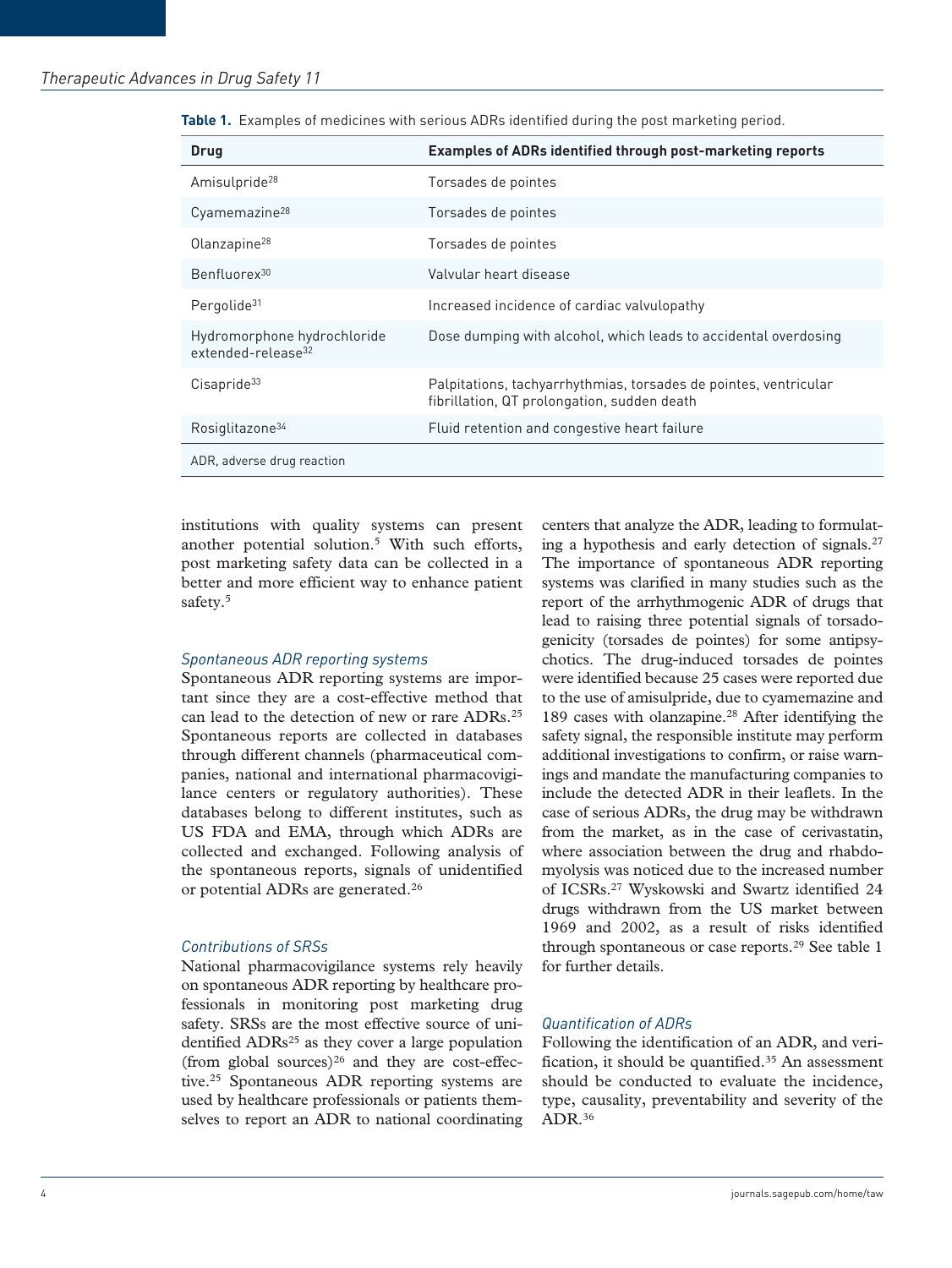There are different tools and scales to measure these characteristics. For example, Willis and Brown Classification can be utilized to describe the type of ADR, which classifies ADRs into nine types. Causality can be assessed to be probable, possible, definite or unlikely by using Naranjo's algorithm. Predictability or incidence may be evaluated according to the prescribing information, as well as through a literature review. Severity is assessed by measuring tools such as Modified Hartwig and Siegel scale, which classifies the severity into seven levels. Preventability scales (such as Modified Schumock and Thornton) will conclude whether an event is definitely, probably, or not preventable. Impact of ADR on quality of life (QOL) may also be important to measure. Tools such as WHO Quality of Life BREF scale can be used for this purpose. $37$ Evaluating costs of ADRs is rather complicated, as it includes direct costs, mainly hospitalization, as well as indirect costs such as loss of productivity, increased load on healthcare providers and social costs. Despite its difficulty, assessing costs of ADR remains of extreme importance, and pharmacoeconomics may be employed for that purpose.<sup>38</sup>

### *Potential limitations of the spontaneous ADRs reporting systems*

*Difficulty in diagnosing the ADR.* The first limitation is the difficulty in diagnosing the ADR even though most of the ADRs are included in a differential diagnosis list that is available for doctors.<sup>39</sup> Moreover, doctors mostly prefer to find a clear causal relationship before reporting any ADR, which could be difficult to obtain, and be time and effort consuming. As one physician stated: 'When a patient is taking a lot of drugs, how can we determine which drug is causing the adverse reaction?'.<sup>39</sup> Moreover, approximately 66% of physicians declared that a diagnosed ADR was not reported due to uncertain causal relationship between the ADR and the suspected drug.<sup>40</sup>

To overcome the diagnosis problems, the causality scales have been introduced to healthcare professionals. The Naranjo ADR Probability Scale is widely used since it is simple and not specific. However, this scale has low capability of diagnosing drug-induced liver impairment. Another scale. known as Council for International Organizations of Medical Sciences/Roussel Uclaf Causality Assessment Method, is considered valid and reliable in the diagnosis of drug-induced hepatotoxicity. However, this scale is complicated and not easy to use on day-to-day basis.<sup>41</sup>

*Under-reporting.* Under-reporting of ADRs by healthcare professionals (doctors, pharmacists or nurses) is another important aspect that heavily affects the ADR SRS. In Germany, the underreporting of ADRs weakened the SRS.<sup>40</sup> A study done on a random sample of physicians showed that about 25% of the participants 'have never diagnosed an adverse drug reaction'.<sup>40</sup> Similarly, only 10% or less of serious ADRs, and 2–4% of non-serious ones, were reported to the British spontaneous reporting program.<sup>25</sup> Another study, that was done in Ghana, indicated that about 59.5% of the studied doctors suspected an ADR at the period of the study, but only 20% of them reported the suspected ADR.<sup>42</sup>

Several factors may lead to ADR under-reporting, and since it is an important aspect, these factors must be detected first in order to find solutions to avoid the problem of under-reporting. Lack of time and increased administrative work for doctors are important factors that lead to ignoring ADR reporting. As stated in a study, many ADRs were noted, but the lack of time made it difficult for them to report the ADRs, and sometimes they even forgot to report them.<sup>39</sup>

Under-reporting can be due to lack of knowledge regarding the different aspects of the SRS. Examples of this are: a lack of knowledge about pharmacovigilance, the definition of ADRs, a lack of knowledge of the criteria of adverse events to be reported, and the ADR.<sup>40</sup> It is also reported that 20% of the participating physicians did not even know that a national SRS exists, and 30% of the studied physicians did not know how to report.<sup>40</sup> A systematic review on factors leading to under-reporting identified ignorance, insecurity and indifference to be the major reasons.<sup>43</sup>

To overcome the issue of under-reporting, healthcare providers must be educated and trained in the concept of pharmacovigilance and the ADR reporting systems. Easy channels for reporting ADRs must be established, such as through the phone and through user-friendly computer tools designed for reporting ADRs, hence encouraging doctors to report any ADR they face throughout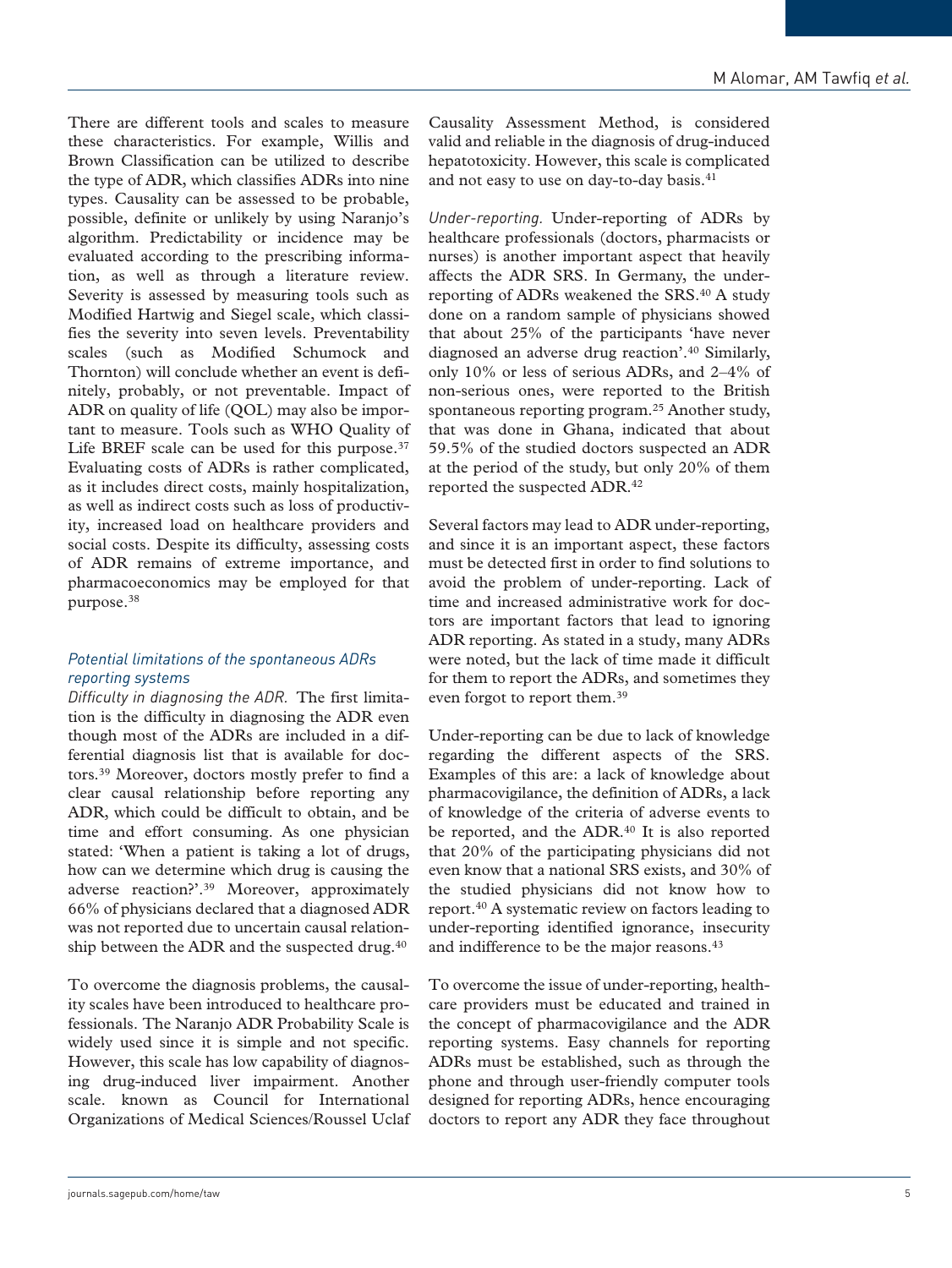their busy working hours. Pharmacovigilance centers may encourage healthcare providers to report by recognizing their effort, giving feedback about the reported case or a pharmacovigilance activity, as well as offering support; a clinical advice, for example. These ways may be tested to positively impact the SRS.<sup>40</sup>

*Bias.* When a drug is released to the market it is freely judged by doctors, who raise spontaneous ADR reports that are not obtained under controlled conditions, hence the reporter's decision can be affected by different bias factors. One factor is known as the Weber Effect, where the drug will be subjected to a high number of reported ADRs in the first 2 years, then the number of reports decreases.25,28 The Weber Effect was noticed in a study regarding the association of pancreatitis with exenatide use, there have been an irregular reporting trend.<sup>44</sup> The number of ADR reports increased after approval to reach its maximum by the year 2006 with 4411 reports. Then the number of reports dropped rapidly. In this study notoriety bias was also noticed, where the number of pancreatitis reports due to the drug increased by the year 2008 to reach 1470 immediately after the first FDA alert, then it decreased again in the fourth quarter of the year 2009.<sup>44</sup> Duplication of ADR reports is another form of bias that can lead to over-estimation of the safety signal.<sup>44</sup>

### *Minimum awareness of spontaneous ADR reporting systems*

A study done in Korea on a selected sample from the general population showed that the awareness of an ADR reporting system was quite low, at 8.3%. The main source of information was television/radio (69.9%), then the internet (19.3%), while only 6.1% obtained the information from posters or brochures. These findings indicate that awareness of the importance of ADR spontaneous systems should be boosted by campaigns, to emphasize the importance of this subject.<sup>45</sup>

A cross-sectional study done in Ghana on randomly selected doctors showed that less than 30% of the selected doctors were trained in the spontaneous ADR reporting system. The trained doctors showed a higher percentage of ADR reports than those who did not get the training.<sup>42</sup> In one meta-analysis from India, authors found a huge gap among health professionals' knowledge and awareness on pharmacovigilance. Over half of the health professionals studied were unaware of the pharmacovigilance program in the country.<sup>46</sup> In Saudi Arabia, a health professional had a lack of knowledge, but had a positive attitude.<sup>47</sup> Similarly, lack of knowledge on the national pharmacovigilance program was considered a reason for under-reporting of ADRs in Turkey.<sup>48</sup> With no doubt, one could say, based on the available literature evidence, health professionals lack awareness on spontaneous reporting programs and strategies to be implemented to fill the gap.

### *Future prospects of pharmacovigilance*

Pharmacovigilance has clear, well-established goals: to detect ADRs associated with the use of drugs as early as possible, and to avoid risks that may outweigh the benefits of the medication.<sup>49</sup>

The evolution of pharmacovigilance has been a slow and steady one. From individual doctors noticing unusual effects in patients and sharing their findings with colleagues to the methods used today to monitor a drug after its release into the market, including spontaneous reports, risk management plans, prospective safety studies, and registries.<sup>50</sup>

The main focus of pharmacovigilance has been to detect rare ADRs while giving less attention to the common ones. Recently, however, there has been a climate of change and efforts are now being made to focus on patient-centered pharmacovigilance rather than population-based and regulation-based pharmacovigilance.<sup>51</sup>

A study was conducted to evaluate the different aspects of pharmacovigilance currently, and in the future. The study claimed that there are developments within the field of pharmacovigilance, including the setting of rules and regulations, as well as the scientific-related issues. Specifically, the study mentioned details regarding those two aspects by stating that: 'On a regulatory level, these include conditional approval and risk management plans; on a scientific level, transparency and enhanced patient involvement are two important elements'. Overall, these new developments will guarantee continuous progress in pharmacovigilance.<sup>52</sup>

There are three aspects to consider when evaluating ADRs: causality, severity and preventability. There are systems for assessing each of the three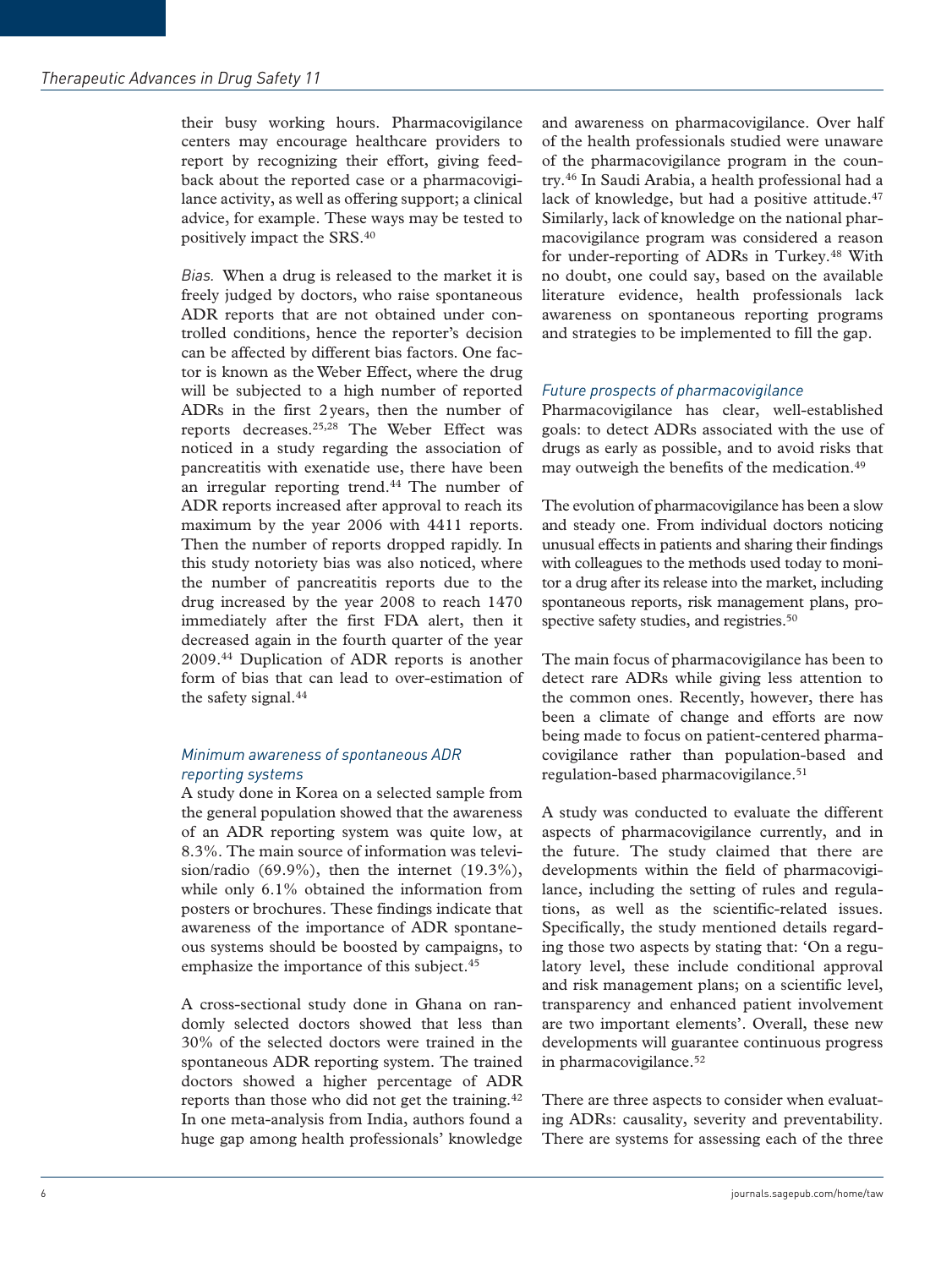categories, which set scales that are then scored to quantify and hence evaluate them. For instance, there are two systems to assess causality: the first is the WHO–UMC causality assessment system and the second is Naranjo's ADR probability scale. To assess severity, there is the Hartwig and Siegel ADR severity assessment scale, and finally, in order to assess the preventability of an ADR, the Schumock and Thornton ADR preventability assessment scale is used.<sup>53</sup>

Thus, the goals of pharmacovigilance are the earliest detection as well as evaluation of ADRs. Currently there are new tools and algorithms that are being developed for that purpose, in order to better achieve those goals. The first example of those tools is the Online Signal Management, developed by GlaxoSmithKline and Lincoln Technologies, which is a data-driven framework used in the pharmacovigilance of products in the market. It combines traditional reporting methods with quantitative statistical methods.<sup>54</sup> The second example is a triage algorithm developed for the early detection of ADRs. The algorithm aims to detect drug interactions which may cause an ADR, so that it will identify signals of ADRs prior to any assessment by healthcare practitioners.<sup>55</sup> The third example is the Liverpool Adverse Drug Reaction Avoidability Assessment Tool. This tool evaluates the preventability of ADRs in pediatrics. The study stated that a recent systematic review of the incidence of ADRs among hospitalized children showed a very similar rate to that of adults admitted to hospitals. Due to the high rate, they developed this tool specifically for pediatrics.<sup>56</sup>

Pharmacogenetics and pharmacogenomics are two new evolving sciences in the field of pharmacy related to pharmacovigilance. Pharmacogenetics deals mainly with effect of variability in genes on the effect of drug response,<sup>57</sup> while pharmacogenomics studies the genetic basis of ADRs.<sup>58</sup> The fourth example is based on that principle. There is a new method for the early detection and prediction of possible ADRs, which is a network-based method relying on gene expression. This method links between the protein targets network and any potential ADRs based on gene expression.<sup>59</sup> Integrating pharmacogenomics into clinical practice requires translating the concept to practical tools that are adopted in routine practice. This will lead to more widespread adoption of clinical pharmacogenomics and, therefore, more optimized pharmacotherapeutic approaches with fewer ADRs.<sup>58</sup> Various efforts have been devoted to pushing for implementing pharmacogenomics approaches. One of the steps taken toward this direction is the Ubiquitous Pharmacogenomics (U-PGx) project, which involves preemptive testing of various variants of pharmacogenomic markers for patients, and incorporating them into patients' electronic records. A clinical study is being conducted: PREemptive Pharmacogenomic testing for prevention of Adverse drug REactions (PREPARE), as a block-randomized, controlled trial on 8100 patients to assess outcomes of this project. The project is funded by the European Union, and seven countries are involved in it. The study results will provide robust data related to clinical outcomes and cost-effectiveness of U-PGx, and may aid in the implementation of pharmacogenomics-guided prescriptions, leading to safer, more customized pharmacotherapy.58,60 Similar projects have been initiated in the USA (Pharmacogenomics Research Network (PGRN) and Asia [the South East Asian Pharmacogenomics Research Network (SEAPharm) program].<sup>60</sup> The fifth example is similar in terms of having a predictive concept. It is called the Augmented Random-Walk with Restarts (ARWAR). This approach is used for highly related drugs, based on the concept of 'similar drugs have similar ADRs', and follows computational approaches that convert different properties of drugs (chemical structures, protein targets, etc.) to numerical values, which are then systematically translated into desired effects or ADRs of those drugs. Information for this method is extracted from a database (such as DrugBank). A total of 146 drugs are chosen which have a minimum of five target proteins and five ADRs. For each drug, target proteins, protein–protein interaction and functional annotations of proteins are taken as input, and a Human Drug Network (HDN) is constructed, which is considered as output. HDNs of all chosen drugs have by now become a connected network with relationships between drugs. Then, this initial network is augmented by new drugs ('nodes') and relationships between drugs ('edges'). Afterwards, an algorithm for link predictions, Random-Walk with Restarts, is applied, and will lead to predicting novel ADRs.<sup>61</sup>

### *Artificial intelligence and predictive pharmacovigilance: the way ahead*

Predictive analytics, a method employing artificial intelligence, is a novel method that uses existing information to make predictions of future outcomes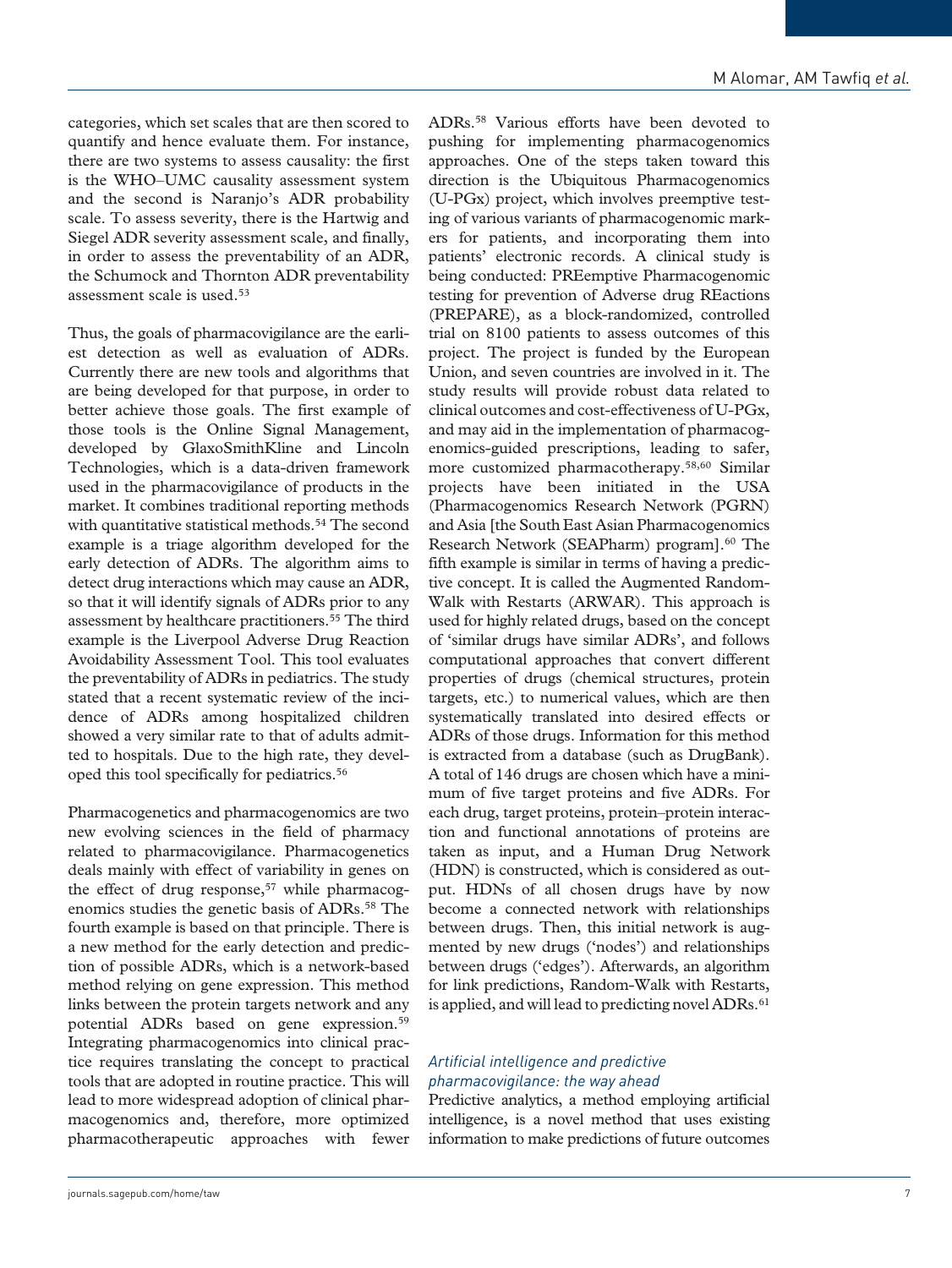or future trends in all areas of Medicine and Health Care.62 Thus, predictive analytics models help regulatory authorities in better understanding the risks and benefits of the medicines once a new medicine moves from risk–benefit regulatory efficacy to realworld risk-effectiveness. This enables the development of a Real-World Pharmacovigilance Score – a three-dimensional baseline prediction of likely adverse events based on projected volume and specific clinical use.<sup>63</sup> In one of the predictive analytics models, authors judge whether safety signals observed on an investigational drug were more likely to have occurred by chance or to have been caused by the drug.<sup>64</sup> These methods, making use of artificial intelligence, thus can play an important role in future PV. Apart from the predictive analytics modeling, descriptive modeling and prescriptive modeling, disproportionality methods are also employed in PV for early identification of signals.<sup>65</sup>

### **Conclusion**

Spontaneous reporting programs, though considered beneficial in post marketing surveillance of medicinal products, still lack clarity in multiple aspects. It is important to incorporate newer methodologies into these programs to overcome the limitations, and innovative signal detection methods are needed. Integrating pharmacogenetic data can be a potential source in advancing pharmacovigilance processes.

### **Author contribution**

MAO conceptualized the idea, performed the literature review, and wrote the initial draft. AMT, NH, and SP performed the literature review and edited subsequent versions. AMT synthesized information extracted from various articles. SP wrote the abstract and conclusion. All authors read and approved the submission version of the manuscript.

#### **Availability of data and materials**

Available upon direct requests to Muaed Alomar; muayyad74@yahoo.com

#### **Conflict of interest statement**

The authors declare that there is no conflict of interest.

### **Funding**

This research received no specific grant from any funding agency in the public, commercial, or notfor-profit sectors.

#### **ORCID iDs**

Muaed Alomar **https://orcid.org/0000-0001-**6526-2253

Subish Palaian **https://orcid.org/0000-0002-**9323-3940

#### **References**

- 1. Vlahović-Palčevski V and Mentzer D. Postmarketing surveillance. In: Seyberth H, Rane A and Schwab M (eds) *Pediatric clinical pharmacology*. Berlin: Springer-Verlag, 2011, pp.339–351.
- 2. Hartzema AG, Porta MS, Tilson HH*, et al*. Adverse drug events: identification and attribution. *Drug Intell Clin Pharm* 1987; 21: 915–920.
- 3. Spelsberg A, Prugger C, Doshi P*, et al*. Contribution of industry funded post-marketing studies to drug safety: survey of notifications submitted to regulatory agencies. *BMJ* 2017; 356: j337.
- 4. Pierce CE, Bouri K, Pamer C*, et al*. Evaluation of Facebook and Twitter monitoring to detect safety signals for medical products: an analysis of recent FDA safety alerts. *Drug Saf* 2017; 40: 317–331.
- 5. Watanabe T and Narukawa M. Characteristics of safety information obtained from postmarketing observational studies for re-examination in Japan. *Springerplus* 2016; 5: 905.
- 6. Zhang X, Zhang Y, Ye X*, et al*. Overview of phase IV clinical trials for postmarket drug safety surveillance: a status report from the ClinicalTrials.gov registry. *BMJ Open* 2016; 6: e010643.
- 7. World Health Organization. *Safety of medicines: a guide to detecting and reporting adverse drug reactions: why health professionals need to take action*. Geneva: World Health Organization, 2002.
- 8. Schutte T, Tichelaar J, Reumerman MO*, et al*. Feasibility and educational value of a student-run pharmacovigilance programme: a prospective cohort study. *Drug Saf* 2017; 40: 409–418.
- 9. Cai R, Liu M, Hu Y*, et al*. Identification of adverse drug-drug interactions through causal association rule discovery from spontaneous adverse event reports. *Artif Intell Med* 2017; 76: 7–15.
- 10. Lazarou J, Pomeranz BH and Corey PN. Incidence of adverse drug reactions in hospitalized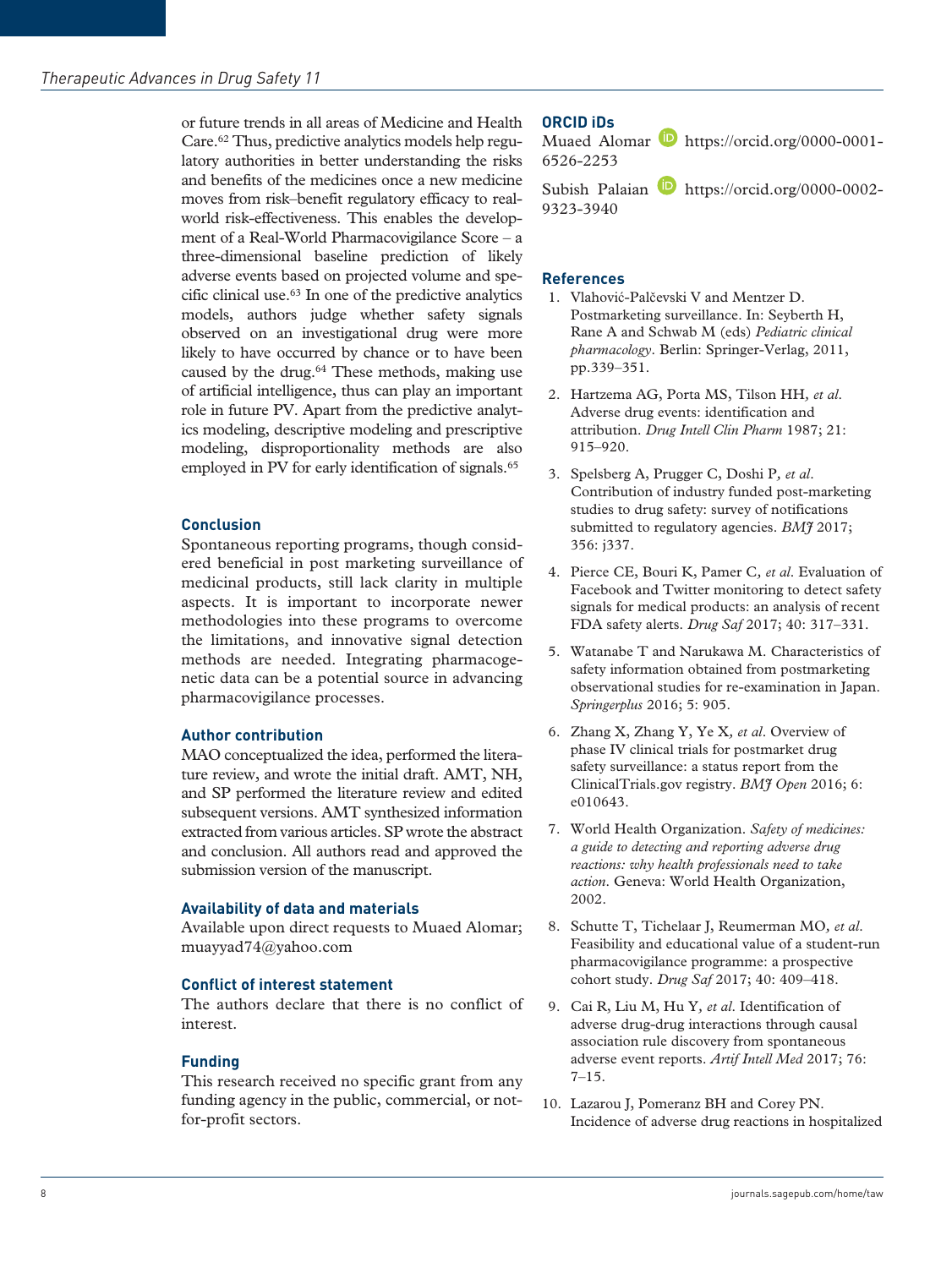patients: a meta-analysis of prospective studies. *JAMA* 1998; 279: 1200–1205.

- 11. Centers for Disease Control and Prevention. Adverse drug events in adults, www.cdc.gov/ medicationsafety/adult\_adversedrugevents.html (2017, accessed 12 May 2020).
- 12. Johnson JA and Bootman JL. Drug-related morbidity and mortality: a cost-of-illness model. *Arch Intern Med* 1995; 155: 1949–1956.
- 13. Poudel DR, Acharya P, Ghimire S*, et al*. Burden of hospitalizations related to adverse drug events in the USA: a retrospective analysis from large inpatient database. *Pharmacoepidemiol Drug Saf* 2017; 26: 635–641.
- 14. Faillie JL, Montastruc F, Montastruc JL*, et al*. Pharmacoepidemiology and its input to pharmacovigilance. *Therapie* 2016; 71: 211–216.
- 15. Ibrahim H, Saad A, Abdo A*, et al*. Mining association patterns of drug-interactions using post marketing FDA's spontaneous reporting data. *J Biomed Inform* 2016; 60: 294–308.
- 16. Lafond J. Pharmacovigilance implemented by patients: a necessity in the 21st century. *Therapie* 2016; 71: 245–247.
- 17. Sharrar RG and Dieck GS. Monitoring product safety in the postmarketing environment. *Ther Adv Drug Saf* 2013; 4: 211–219.
- 18. Varallo FR, Planeta CS and Mastroianni PD. Effectiveness of pharmacovigilance: multifaceted educational intervention related to the knowledge, skills and attitudes of multidisciplinary hospital staff. *Clinics* 2017; 72: 51–57.
- 19. Pain J, Levacher J, Quinqunel A*, et al*. Analysis of Twitter data for postmarketing surveillance in pharmacovigilance. In: *Proceedings of the 2nd workshop on noisy user-generated text*, Osaka, Japan, 2016, pp.94–101.
- 20. Bahri P and Tsintis P. Pharmacovigilance-related topics at the level of the international conference on harmonisation. In: Mann RD and Andrews EB (eds) *Pharmacovigilance*. 2nd ed. Chichester: John Wiley & Sons, 2007, pp.51–62.
- 21. Uppsala Monitoring Centre. Annual report: July 2018–June 2019, https://view.publitas.com/ uppsala-monitoring-centre/annual-report-2019/ page/1 (2019, accessed 12 May 2020).
- 22. Uppsala Monitoring Centre. New WHO programme members. *Uppsala Rep* 2020; 82: 4.
- 23. Farcaş A, Măhălean A, Bulik NB*, et al*. New safety signals assessed by the Pharmacovigilance

Risk Assessment Committee at EU level in 2014–2017. *Expert Rev Clin Pharmacol* 2018; 11: 1045–1051.

- 24. European Medicines Agency. 2019 Annual report on EudraVigilance for the European Parliament, the Council and the Commission, https://www.ema.europa.eu/en/documents/ report/2019-annual-report-eudravigilanceeuropean-parliament-council-commissionreporting-period-1-january\_en.pdf (2020, accessed 12 May 2020).
- 25. Goldman SA. Limitations and strengths of spontaneous reports data. *Clin Ther* 1998; 20(Suppl. C): C40–C44.
- 26. Bate A and Evans SJ. Quantitative signal detection using spontaneous ADR reporting. *Pharmacoepidemiol Drug Saf* 2009; 18: 427–436.
- 27. Pal SN, Duncombe C, Falzon D*, et al*. WHO strategy for collecting safety data in public health programmes: complementing spontaneous reporting systems. *Drug Saf* 2013; 36: 75–81.
- 28. Poluzzi E, Raschi E, Koci A*, et al*. Antipsychotics and torsadogenic risk: signals emerging from the US FDA Adverse Event Reporting System database. *Drug Saf* 2013; 36: 467–479.
- 29. Wysowski DK and Swartz L. Adverse drug event surveillance and drug withdrawals in the United States, 1969–2002: the importance of reporting suspected reactions. *Arch Intern Med* 2005; 165: 1363–1369.
- 30. Mullard A. Mediator scandal rocks French medical community. *Lancet* 2011; 377: 890–892.
- 31. Sundaran S, Sankar S, Dhamodaran P*, et al*. Drug recall: an overview. *WJPR* 2013; 2: 297–307.
- 32. Shader RI. Dose dumping and the dumping of doses. *J Clin Psychopharmacol* 2007; 27: 327–328.
- 33. Quigley EM. Cisapride: what can we learn from the rise and fall of a prokinetic? *J Dig Dis* 2011; 12: 147–156.
- 34. Nissen SE. The rise and fall of rosiglitazone. *Eur Heart J* 2010; 31: 773–776.
- 35. Stricker BH and Psaty BM. Detection, verification, and quantification of adverse drug reactions. *BMJ* 2004; 329: 44–47.
- 36. Sundaran S, Hareendranath K, Eliyas B*, et al*. Study on the classification, causality, preventability and severity of adverse drug reaction using spontaneous reporting system in hospitalized patients. *Pharmacy (Basel)* 2018; 6: 108.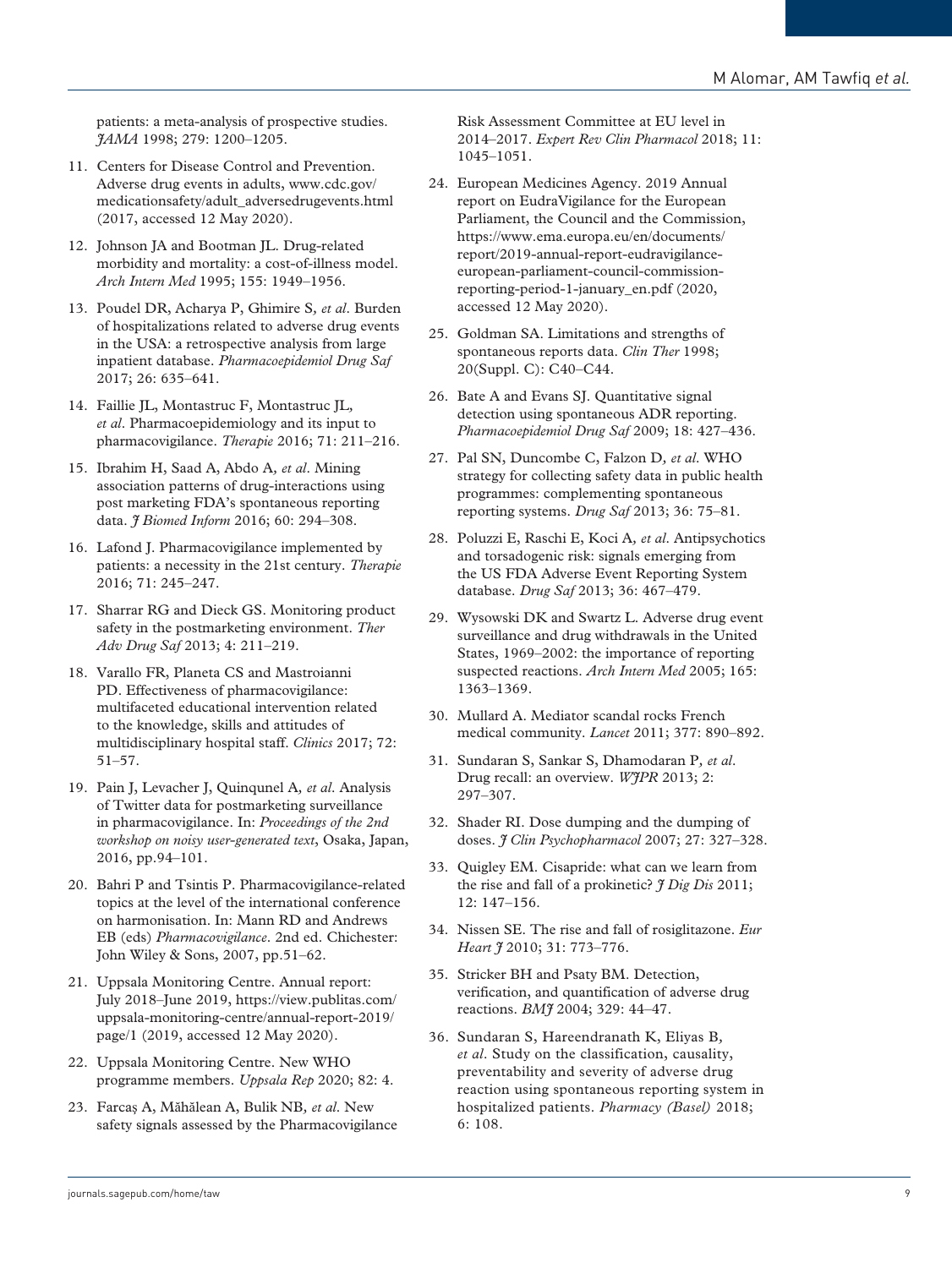- 37. Chawla S and Kumar S. Adverse drug reactions and their impact on quality of life in patients on antipsychotic therapy at a tertiary care center in Delhi. *Indian I* Psychol Med 2017; 39: 293-298.
- 38. Gautier S, Bachelet H, Bordet R*, et al*. The cost of adverse drug reactions. *Expert Opin Pharmacother* 2003; 4: 319–326.
- 39. Vallano A, Cereza G, Pedròs C*, et al*. Obstacles and solutions for spontaneous reporting of adverse drug reactions in the hospital. *Br J Clin Pharmacol* 2005; 60: 653–658.
- 40. Hasford J, Goettler M, Munter KH*, et al*. Physicians' knowledge and attitudes regarding the spontaneous reporting system for adverse drug reactions. *J Clin Epidemiol* 2002; 55: 945–950.
- 41. Garcia-Cortes M, Lucena MI, Pachkoria K*, et al*. Evaluation of Naranjo adverse drug reactions probability scale in causality assessment of druginduced liver injury. *Aliment Pharmacol Ther* 2008; 27: 780–789.
- 42. Sabblah GT, Akweongo P, Darko D*, et al*. Adverse drug reaction reporting by doctors in a developing country: a case study from Ghana. *Ghana Med J* 2014; 48: 189–193.
- 43. Varallo FR, Guimarães SD, Abjaude SA*, et al*. Causes for the underreporting of adverse drug events by health professionals: a systematic review. *Rev Esc Enferm USP* 2014; 48: 739–747.
- 44. Raschi E, Piccinni C, Poluzzi E*, et al*. The association of pancreatitis with antidiabetic drug use: gaining insight through the FDA pharmacovigilance database. *Acta Diabetol* 2013; 50: 569–577.
- 45. Ahn SH, Chung S, Jung SY*, et al*. Awareness of adverse drug reaction reporting system in general population. *Health Policy Manag* 2014; 24: 164–171.
- 46. Bhagavathula AS, Elnour AA, Jamshed SQ*, et al*. Health professionals' knowledge, attitudes and practices about pharmacovigilance in India: a systematic review and meta-analysis. *PLoS One* 2016; 11: e0152221.
- 47. AlShammari TM and Almoslem MJ. Knowledge, attitudes & practices of healthcare professionals in hospitals towards the reporting of adverse drug reactions in Saudi Arabia: a multi-centre cross sectional study. *Saudi Pharm J* 2018; 26: 925–931.
- 48. Ergün Y, Ergün TB, Toker E*, et al*. Knowledge attitude and practice of Turkish health professionals towards pharmacovigilance in a university hospital. *Int Health* 2018; 11: 177–184.
- 49. Tuccori M and Wallberg M. Other sources of information for monitoring drug safety: now and in the future. In: Edwards R and Lindquist M (eds) *Pharmacovigilance: critique and ways forward*. 1st ed. Cham: Springer, 2017, pp.181–193.
- 50. Meyboom RH, Leufkens HG and van Puijenbroek EP. Thoughts on pharmacovigilance in the future: there are more Weber-effects. In: Edwards R and Lindquist M (eds) *Pharmacovigilance: critique and ways forward*. 1st ed. Cham: Springer, 2017, pp.115–120.
- 51. Van Puijenbroek EP and Harmark L. Broadening the scope of pharmacovigilance. In: Edwards R and Lindquist M (eds) *Pharmacovigilance: critique and ways forward*. 1st ed. Cham: Springer, 2017, pp.131–144.
- 52. Härmark L and Van Grootheest AC. Pharmacovigilance: methods, recent developments and future perspectives. *Eur J Clin Pharmacol* 2008; 64: 743–752.
- 53. Bellare PS, Ashwin K, Prakash PU*, et al*. A retrospective evaluation of adverse drug reactions due to cancer chemotherapy in a tertiary care hospital in South India. *J Young Pharm* 2016; 8: 251–254.
- 54. Almenoff JS. Innovations for the future of pharmacovigilance. *Drug Saf* 2007; 30: 631–633.
- 55. Strandell J, Caster O, Hopstadius J*, et al*. The development and evaluation of triage algorithms for early discovery of adverse drug interactions. *Drug Saf* 2013; 36: 371–388.
- 56. Bracken LE, Nunn AJ, Kirkham JJ*, et al*. Development of the Liverpool adverse drug reaction avoidability assessment tool. *PLoS One* 2017; 12: e0169393.
- 57. Brockmöller J and Tzvetkov MV. Pharmacogenetics: data, concepts and tools to improve drug discovery and drug treatment. *Eur J Clin Pharmacol* 2008; 64: 133–157.
- 58. Blagec K, Koopmann R, Crommentuijnvan Rhenen M*, et al*. Implementing pharmacogenomics decision support across seven European countries: the Ubiquitous Pharmacogenomics (U-PGx) project. *J Am Med Inform Assoc* 2018; 25: 893–898.
- 59. Pham D, Le BK, Ho TB*, et al*. System pharmacology: application of network theory in predicting potential adverse drug reaction based on gene expression data. In: *2016 IEEE RIVF international conference on computing & communication technologies, research, innovation, and vision for the future (RIVF)*, 7 November 2016, pp.241–246. Hanoi, Vietnam: IEEE.